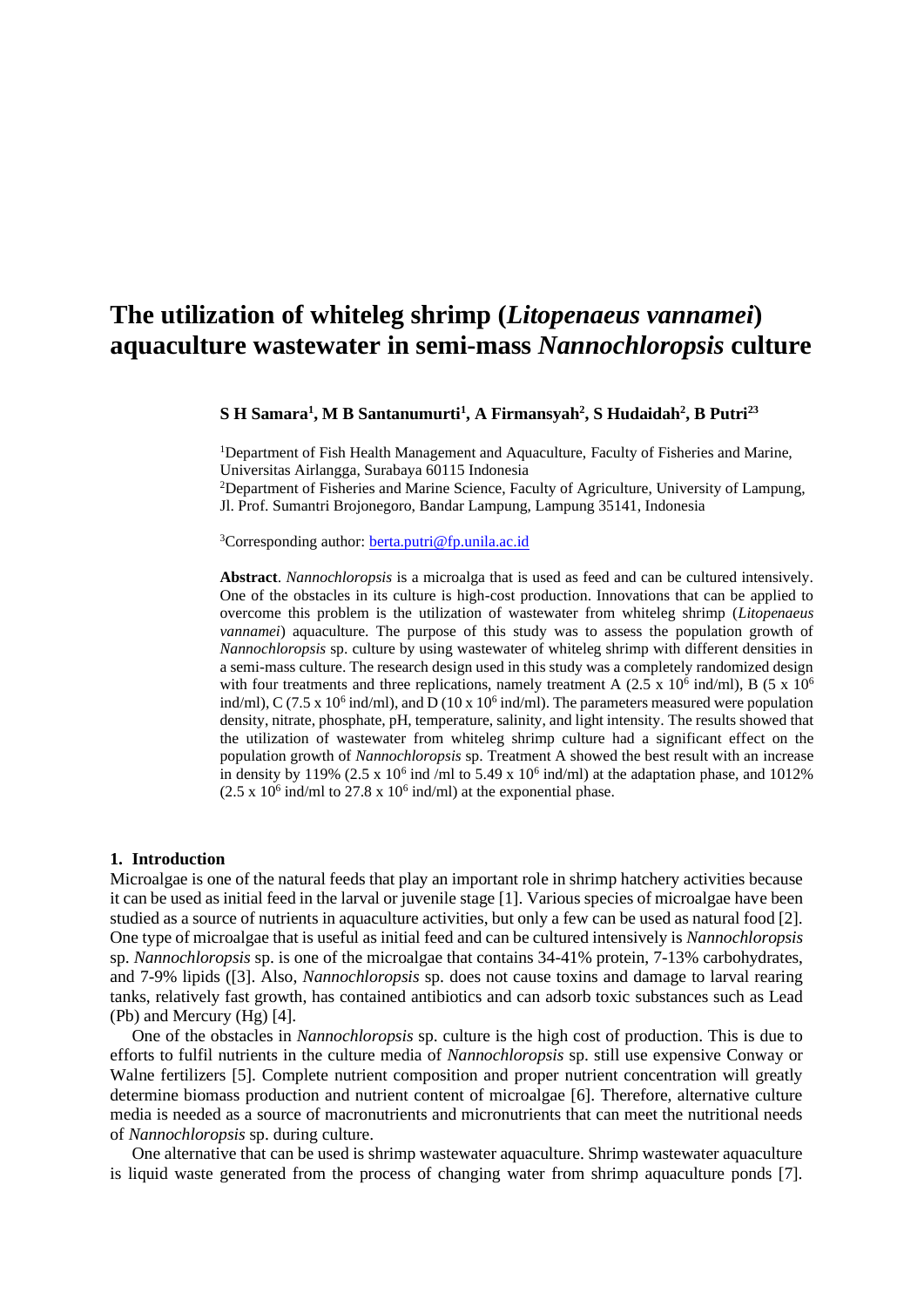Shrimp wastewater aquaculture contains inorganic materials such as N and P which can be utilized by *Nannochloropsis* sp. as a nutrient. The results of previous studies [8] indicated that it was contained with 12,388 mg/l total organic C; 2,199 mg/l total N; and 0.660 mg/l total P, where the levels of nitrate and phosphate contained are influenced by the feed given during shrimp farming activities. In addition, the use of wastewater from shrimp culture as an alternative medium in the culture of *Nannochloropsis* sp. can be a solution in utilizing shrimp pond wastewater to improve the environment and ecosystem around the pond. It is expected that the utilization of whiteleg shrimp (*Litopenaeus vannamei*) wastewater aquaculture can produce the highest cell density and the fastest specific growth rate in semi-mass microalgae culture activities of *Nannochloropsis* sp. The purpose of this study was to assess the population growth of *Nannochloropsis* sp. culture by using wastewater of whiteleg shrimp with different densities in a semi-mass culture

# **2. Material and methods**

## *2.1. Sample preparation*

*Nannochloropsis* sp. was obtained from the Marine Aquaculture and Fisheries Center of Lampung (BBPBL). Shrimp wastewater came from the whiteleg shrimp (*Litopenaeus vannamei*) farm in Kalianda-South Lampung. The research design used in this study was a completely randomized design with three replications and four treatments with different density, namely treatment A  $(2.5 \times 10^6 \text{ ind/ml})$ , B (5 x 10<sup>6</sup> ind/ml), C (7.5 x 10<sup>6</sup> ind/ml), and D (10 x 10<sup>6</sup> ind/ml).

The procedure in this study is divided into several stages, tool sterilization, preparation of culture containers, preparation of *Nannochloropsis* sp. inoculum, calculation of initial density, distribution of *Nannochloropsis* sp. inoculum, calculation of population density, measurement of water parameters quality (temperature, pH, salinity, nitrate, and phosphate) following the previous studies [9]. The Nannochloropsis sp. inoculum was put into each culture container at a density of 10<sup>6</sup> ind/ml.

## *2.2 Research parameter measurement*

The parameters measured were population density, nitrate, phosphate, pH, temperature, salinity, and light intensity. The calculation formula for population density was adapted from the following method  $[10]$ :

> Density  $=$   $\frac{N \text{ in 4 block}}{\text{block number}}$  $\frac{N \ln 4 \text{ block}}{\text{block number (4)}}$  x 10<sup>4</sup> cell/ml

In this study, the nitrate measurement was performed following SNI 06-2480-1991 method, while the phosphate used SNI 06-6989.31-2005 method [11], [12]. Other water quality parameters used methods from previous studies [13], [14].

## **3. Result and discussion**

## *3.1. Nannochloropsis* sp. *Density*

Data on *Nannochloropsis* sp. density on semi-mass cultured using 100% wastewater media from whiteleg shrimp culture with different inoculum densities could be seen in Figure 1. The results indicated that whiteleg shrimp wastewater could increase the growth of *Nannochloropsis* sp. This was due to the availability of sufficient nutrients in the culture media, so the population density of *Nannochloropsis* sp. grew faster. The results of previous research [8] noted that the wastewater of whiteleg shrimp culture contained 12.388 mg/l of total organic C; 2.199 mg/l total N; and 0.660 mg/l total P. Nutrients were required by *Nannochloropsis* sp. to reproduce and increase its population density [15].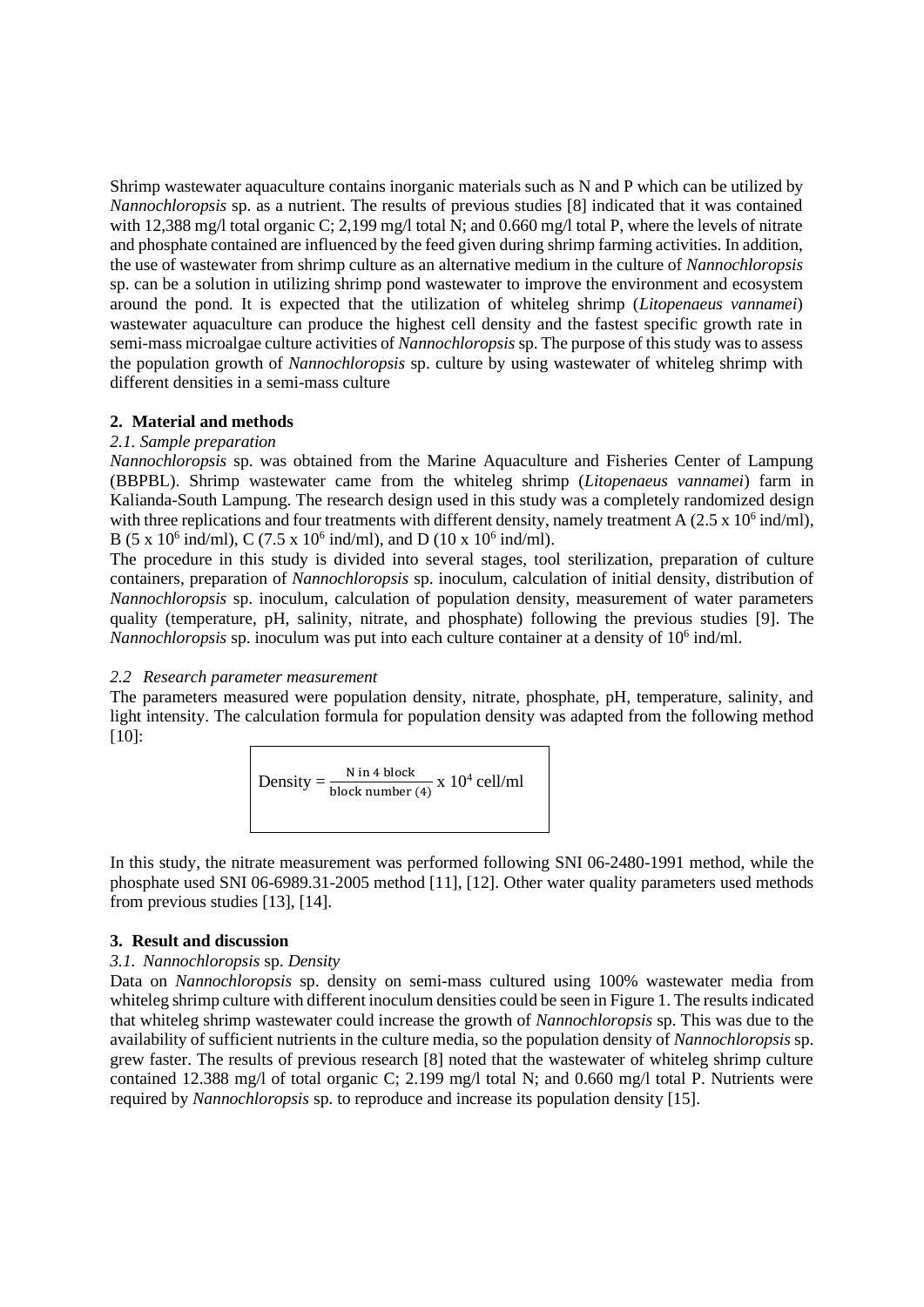

**Figure 1**. Population density of *Nannochloropsis* sp. in culture with different densities inoculation Note the density inoculation A.  $2.5 \times 10^6$  ind/ml, B.  $5 \times 10^6$  ind/ml, C.  $7.5 \times 10^6$  ind/ml, and D.10  $x 10<sup>6</sup>$  ind/ml.

|  | Table 1. Percentage of Nannochloropsis sp. population. |  |  |  |
|--|--------------------------------------------------------|--|--|--|
|--|--------------------------------------------------------|--|--|--|

| Treatment                            | <b>Adaptation Phase</b> | <b>Exponential Phase</b> |  |  |
|--------------------------------------|-------------------------|--------------------------|--|--|
|                                      | (9)                     | $(\% )$                  |  |  |
| A $(2.5 \times 10^6 \text{ ind/ml})$ | 119                     | 1012                     |  |  |
| $B(5.0 \times 10^6 \text{ ind/ml})$  | 105                     | 614                      |  |  |
| C $(7.5 \times 10^6 \text{ ind/ml})$ | 112                     | 435                      |  |  |
| D $(10 \times 10^6 \text{ ind/ml})$  | 100                     | 297                      |  |  |

The results indicated that the increase in treatment A  $(2.5 \times 10^6 \text{ ind/ml})$  resulted in optimal biomass and density compared to others (Table 1.). This was due to the low inoculum density, thus the utilization of macronutrients and micronutrients by *Nannochloropsis* sp. is more optimal in the culture media, where the microalgae did not need to compete for nutrients [16], [17].

## *3.2. Water Parameter Measurement*

A significant reduction in nitrate levels occurred in treatment  $D(10 \times 10^6 \text{ ind/ml})$ , with a reduced rate of 6.8 mg/l during the study period from the start of culture (day 0) to the end of culture (day 13) with a percentage reduction of 79.0% (Table 2.). While the lowest decrease in nitrate levels occurred in treatment A  $(2.5 \times 10^6 \text{ ind/ml})$ , with a decrease in the level of 4.5 mg/l during the study period from the beginning of culture (day 0) to the end of culture (day 13) with a decreasing percentage of 54.2%.

**Table 2**. Nitrate and phosphate levels in media of *Nannochloropsis* sp.

| Treatment |             | NO <sub>3</sub><br>(mg/l) | Total<br>Decrease | Decrease<br>Percentage |             | PO <sub>4</sub><br>(mg/l) | Total<br>Decrease | Decrease<br>Percentage |              | N:P         |
|-----------|-------------|---------------------------|-------------------|------------------------|-------------|---------------------------|-------------------|------------------------|--------------|-------------|
|           | $\rm T_{0}$ | $T_{13}$                  | (mg/l)            | $\frac{9}{6}$          | $\rm T_{0}$ | $T_{13}$                  | (mg/l)            | $\mathcal{O}(6)$       |              | $T_{13}$    |
| A         | 8.3         | 3.8                       | 4.5               | 54.2                   | 9.2         | 4.0                       | 5.2               | 56.5                   | 1:1.1        | $-1 + 1$    |
| B         | 8.4         | 3.0                       | 5.3               | 63.0                   | 9.4         | 3.2                       | 6.2               | 65.9                   | 1:1.1        | $1 \cdot 1$ |
| C         | 8.7         | 2.4                       | 6.3               | 72.4                   | 9.5         | 2.4                       | 7.1               | 74.7                   | $1 \cdot 11$ | $1 \cdot 1$ |
|           | 8.6         | l.8                       | 6.8               | 79.0                   | 9.6         | 2.0                       | 7.5               | 78.1                   | 1:1.1        | 1:1.1       |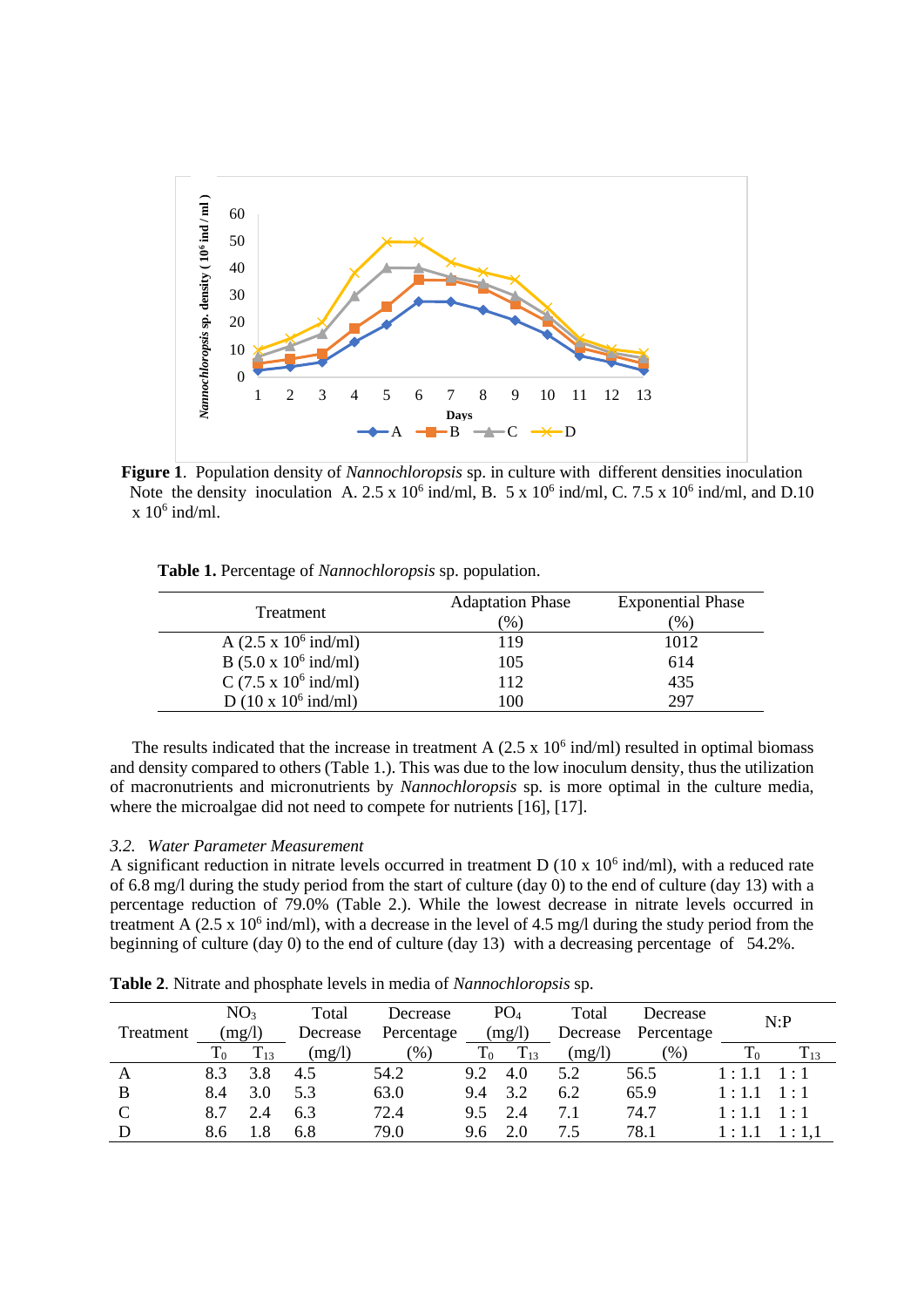The reduced levels of nitrate were caused by *Nannochloropsis* sp. utilize nitrate as a nutrient to support its growth. Nitrate was the main nutrient for microalgae growth [18]. Previous studies had shown that nitrates played a role in the process of amino acids, fats, and vegetative cells formation [19].

A significant decrease in phosphate levels occurred in treatment  $D(10 \times 10^6 \text{ ind/ml})$ . The decrease occurred as much as 7.5 mg/l with a percentage decrease of 78.1%. The lowest decrease in phosphate levels occurred in treatment A  $(2.5 \times 10^6 \text{ ind/ml})$ . In treatment A, a decrease in phosphate levels occurred as much as 5.2 mg/l with a decrease in the percentage of 56.5%. A decrease in phosphate levels indicated that absorption of orthophosphate nutrients by *Nannochloropsis* sp. was to be able to meet nutritional needs and support Microalgae used inorganic phosphorus in the form of orthophosphate for the process of forming proteins, carbohydrates, cell structures, and cell membrane stabilizers [19].

*Nannochloropsis* sp. had a close relationship with the availability of N and P nutrients in culture media. In addition to the N and P concentrations, the N/P ratio affected the population density of *Nannochloropsis* sp. The N/P ratio was used to determine which nutrients limited the growth of *Nannochloropsis* sp. The Redfield criterion for the N/P ratio, namely, N/P <16 indicated that N was a limiting factor, if N/P>16 then P became the limiting factor, and if N/P was 14-16 then N or P collectively became the limiting factor [21]. Based on the overall N/P ratio in each treatment (Table 2), the nutrient which was the limiting factor in this study was Nitrate. This showed that the growth of *Nannochloropsis* sp. would be hampered by limited nitrate levels in the culture media.

|                           | Treatment |       |         |       |         |       |         |       |                         |
|---------------------------|-----------|-------|---------|-------|---------|-------|---------|-------|-------------------------|
| Parameter                 | А         |       | B       |       |         |       |         |       | Optimum                 |
|                           | Initial   | Final | Initial | Final | Initial | Final | Initial | Final |                         |
| Temperature $(^{\circ}C)$ | 26        | 29    | 26      | 29    | 26      | 29    | 26      | 30    | $25-30^{[21]}$          |
| pH                        | 6.8       | 8.3   | 6.7     | 8.4   | 6.7     | 8.6   | 6.8     | 8.8   | $6-9.5$ <sup>[21]</sup> |
| Salinity (ppt)            | 36        | 39    | 36      | 39    | 36      | 39    | 36      | 39    | $30-36$ <sup>[21]</sup> |
| Light intensity<br>(lux)  | 3600      | 4230  | 3600    | 4256  | 3600    | 4245  | 3600    | 4275  | 1000-10000<br>$[22]$    |

**Table 3**. Temperature, pH, salinity and light intensity measurement from *Nannochloropsis* sp. media.

Measurement of water quality showed that temperature, pH, and light intensity still conform with the optimum conditions for *Nannochloropsis* sp. growth, except for salinity (Table 3.). *Nannochloropsis* sp. growth is greatly influenced by environmental factors, such as salinity. The optimum salinity ranged for the growth of *Nannochloropsis* sp. which was 30-36 ppt. Changes in salinity and CO2 at the exponential phase could increase density and change lipid content. The increase in salinity levels was caused by water evaporation which reduced the volume of water so that the concentration of dissolved salts in it increases. The combination of increasing salinity and decreasing nitrogen was able to produce high lipids of 31.45% [23]. Increased salinity with normal nitrogen resulted in increased total protein content  $[24]$ .

## **4. Conclusion**

The results showed that the utilization of wastewater from whiteleg shrimp culture had a significant effect on the population growth of *Nannochloropsis* sp. Treatment A showed the best result with an increase in density by 119% (2.5 x  $10<sup>6</sup>$  ind ml to 5.49 x  $10<sup>6</sup>$  ind/ml) at the adaptation phase, and 1012%  $(2.5 \times 10^6 \text{ ind/ml to } 27.8 \times 10^6 \text{ ind/ml})$  at the exponential phase.

#### **5. References**

- [1] Sari I P, and Manan A 2012 *JIPK* 4 123-127.
- [2] Guedes A C, and Malcata F X 2012 *Aquaculture* 10 59-78.
- [3] Hu H, and Gao K 2003 *Biotech. Lett.* 25 421-425.
- [4] Dianaursanti, and Winjanarko A 2007 *Jur. Teknol.* 4 299-308.